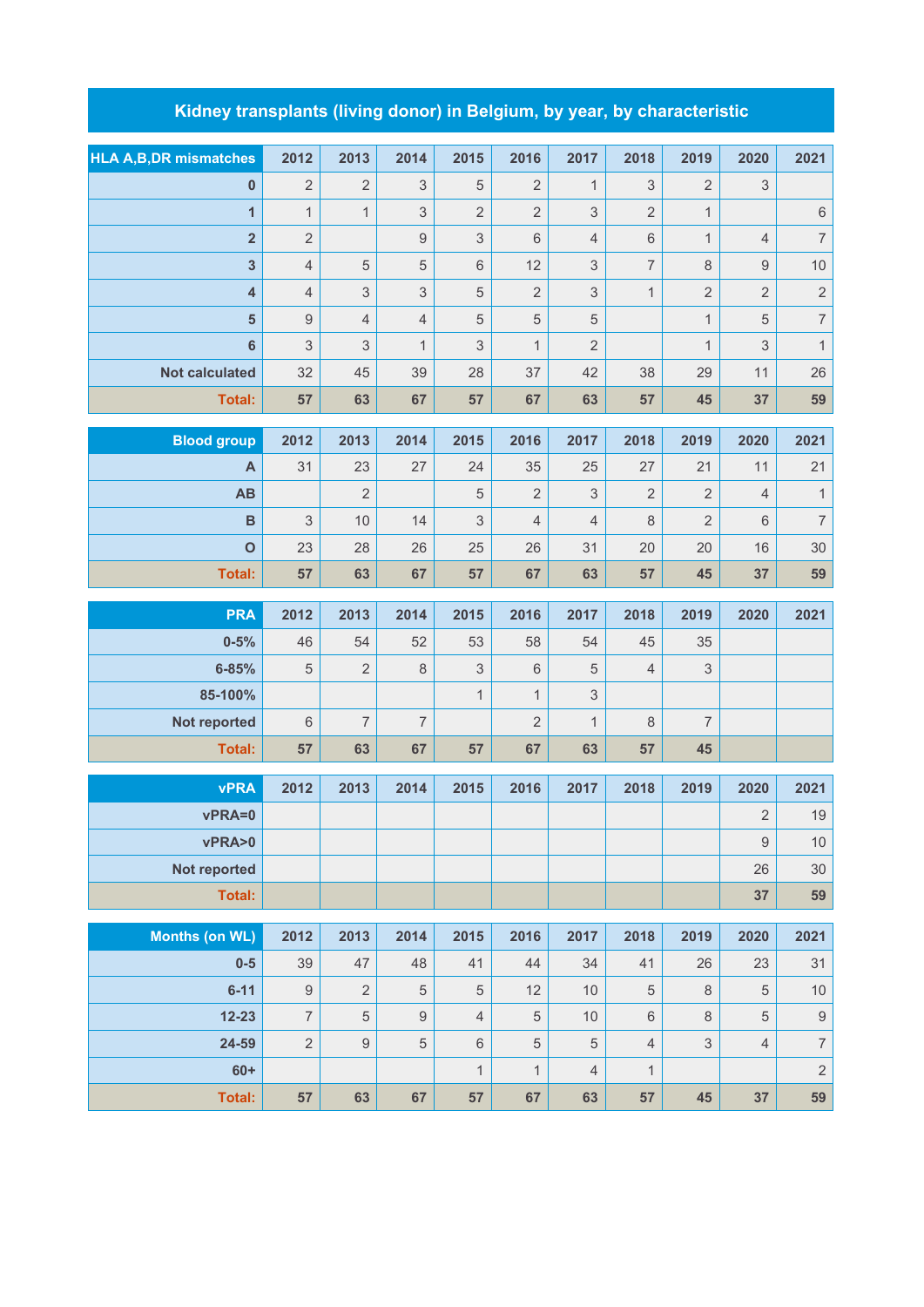| <b>Months (on dialysis)</b> | 2012           | 2013             | 2014           | 2015             | 2016           | 2017                      | 2018             | 2019             | 2020           | 2021                      |
|-----------------------------|----------------|------------------|----------------|------------------|----------------|---------------------------|------------------|------------------|----------------|---------------------------|
| <b>Pre-emptive</b>          | 33             | 22               | 28             | 26               | 30             | 26                        | 23               | 18               | 12             | 18                        |
| $0-5$                       | $10$           | $\,8\,$          | 11             | $\overline{7}$   | $\overline{7}$ | $\overline{7}$            | 3                | $\overline{4}$   | $\,6\,$        | $\boldsymbol{9}$          |
| $6 - 11$                    | $\overline{4}$ | 12               | $6\,$          | $\,6$            | 12             | $\boldsymbol{9}$          | 12               | $\boldsymbol{9}$ | 5              | 12                        |
| $12 - 23$                   | $\,$ 5 $\,$    | $\boldsymbol{9}$ | 13             | $\,8\,$          | 12             | 13                        | 12               | 10               | 5              | $\boldsymbol{9}$          |
| 24-59                       | $\mathbf 5$    | 10               | 9              | $\overline{7}$   | 5              | 4                         | $\overline{7}$   | 3                | $\,8\,$        | $\overline{9}$            |
| $60+$                       |                | $\overline{2}$   |                | 3                | $\mathbf{1}$   | $\overline{4}$            |                  | $\mathbf{1}$     | $\mathbf{1}$   | $\overline{2}$            |
| <b>Total:</b>               | 57             | 63               | 67             | 57               | 67             | 63                        | 57               | 45               | 37             | 59                        |
| <b>Sequence</b>             | 2012           | 2013             | 2014           | 2015             | 2016           | 2017                      | 2018             | 2019             | 2020           | 2021                      |
| <b>First</b>                | 55             | 60               | 63             | 51               | 63             | 55                        | 54               | 41               | 35             | 50                        |
| <b>Repeat</b>               | $\overline{2}$ | 3                | $\overline{4}$ | $6\,$            | $\overline{4}$ | 8                         | 3                | 4                | $\overline{2}$ | $\boldsymbol{9}$          |
| <b>Total:</b>               | 57             | 63               | 67             | 57               | 67             | 63                        | 57               | 45               | 37             | 59                        |
|                             |                |                  |                |                  |                |                           |                  |                  |                |                           |
| <b>Recipient age</b>        | 2012           | 2013             | 2014           | 2015             | 2016           | 2017                      | 2018             | 2019             | 2020           | 2021                      |
| $0 - 15$                    |                | 6                | 6              | 5                | 7              | $\overline{4}$            | $6\,$            |                  | 2              | $\sqrt{2}$                |
| 16-55                       | 46             | 38               | 49             | 38               | 43             | 44                        | 45               | 41               | 25             | 43                        |
| 56-64                       | $\overline{7}$ | 17               | $\overline{7}$ | $9\,$            | 13             | 12                        | $\sqrt{5}$       | $\overline{2}$   | $\,6$          | $\boldsymbol{9}$          |
| $65+$                       | $\sqrt{4}$     | $\overline{2}$   | 5              | 5                | $\overline{4}$ | $\ensuremath{\mathsf{3}}$ | $\mathbf{1}$     | $\overline{2}$   | $\overline{4}$ | $\sqrt{5}$                |
| <b>Total:</b>               | 57             | 63               | 67             | 57               | 67             | 63                        | 57               | 45               | 37             | 59                        |
|                             |                |                  |                |                  |                |                           |                  |                  |                |                           |
| <b>Donor</b> age            | 2012           | 2013             | 2014           | 2015             | 2016           | 2017                      | 2018             | 2019             | 2020           | 2021                      |
| 16-55                       | 42             | 47               | 54             | 41               | 48             | 43                        | 44               | 34               | 25             | 37                        |
| 56-64                       | 11             | 13               | 10             | 10               | 15             | 18                        | 11               | 10               | 11             | 13                        |
| $65+$                       | $\sqrt{4}$     | $\mathfrak 3$    | 3              | $\,6\,$          | $\sqrt{4}$     | $\overline{2}$            | $\overline{2}$   | $\mathbf{1}$     | $\mathbf{1}$   | $\boldsymbol{9}$          |
| <b>Total:</b>               | 57             | 63               | 67             | 57               | 67             | 63                        | 57               | 45               | 37             | 59                        |
| <b>Donor relationship</b>   | 2012           | 2013             | 2014           | 2015             | 2016           | 2017                      | 2018             | 2019             | 2020           | 2021                      |
| brother/sister              | 9              | 10               | 17             | 14               | 13             | 14                        | 16               | 13               | 8              | 14                        |
| father                      | $\sqrt{5}$     | $\,8\,$          | $\overline{4}$ | $\sqrt{5}$       | $\overline{5}$ | $\,6\,$                   | $\boldsymbol{9}$ | 3                | $\overline{4}$ | $\boldsymbol{7}$          |
| mother                      | 10             | $\boldsymbol{9}$ | 13             | $\boldsymbol{9}$ | 20             | 14                        | 13               | $\,6$            | 5              | $\hbox{9}$                |
| son/daughter                | $\overline{4}$ | $\sqrt{5}$       | 1              | $\mathfrak{S}$   | $\overline{4}$ | $\mathbf{1}$              | $\sqrt{2}$       |                  | 2              | $\ensuremath{\mathsf{3}}$ |
| grandfather/mother          |                |                  | $\mathbf{1}$   | $\mathbf{1}$     |                |                           |                  |                  |                |                           |
| uncle/aunt                  | $\mathbf{1}$   | $\mathbf{1}$     | 3              | $\mathbf{1}$     |                | $\mathbf{1}$              | $\overline{2}$   | $\mathbf{1}$     |                |                           |
| nephew/niece                |                | $\overline{2}$   | $\overline{2}$ |                  |                | 3                         | $\mathbf{1}$     | $\mathbf{1}$     |                |                           |
| cousin                      |                | $\mathbf{1}$     | $\mathbf{1}$   | $\mathbf{1}$     |                |                           | $\mathbf{1}$     | $\mathbf{1}$     | $\overline{2}$ |                           |
| spouse/partner              | 27             | 17               | 19             | 20               | 22             | 19                        | 10               | 15               | 11             | 16                        |
| non blood-related family    | $\mathbf{1}$   | 6                | $\mathbf{1}$   |                  |                | $\overline{2}$            | $\mathbf{1}$     | $\overline{2}$   | $\mathbf{1}$   | $\ensuremath{\mathsf{3}}$ |
| other non blood-related     |                | $\overline{4}$   | $\sqrt{5}$     | $\mathfrak{S}$   | $\mathfrak{S}$ | $\mathfrak 3$             | $\overline{2}$   | 3                | $\overline{4}$ | $\overline{\mathcal{I}}$  |